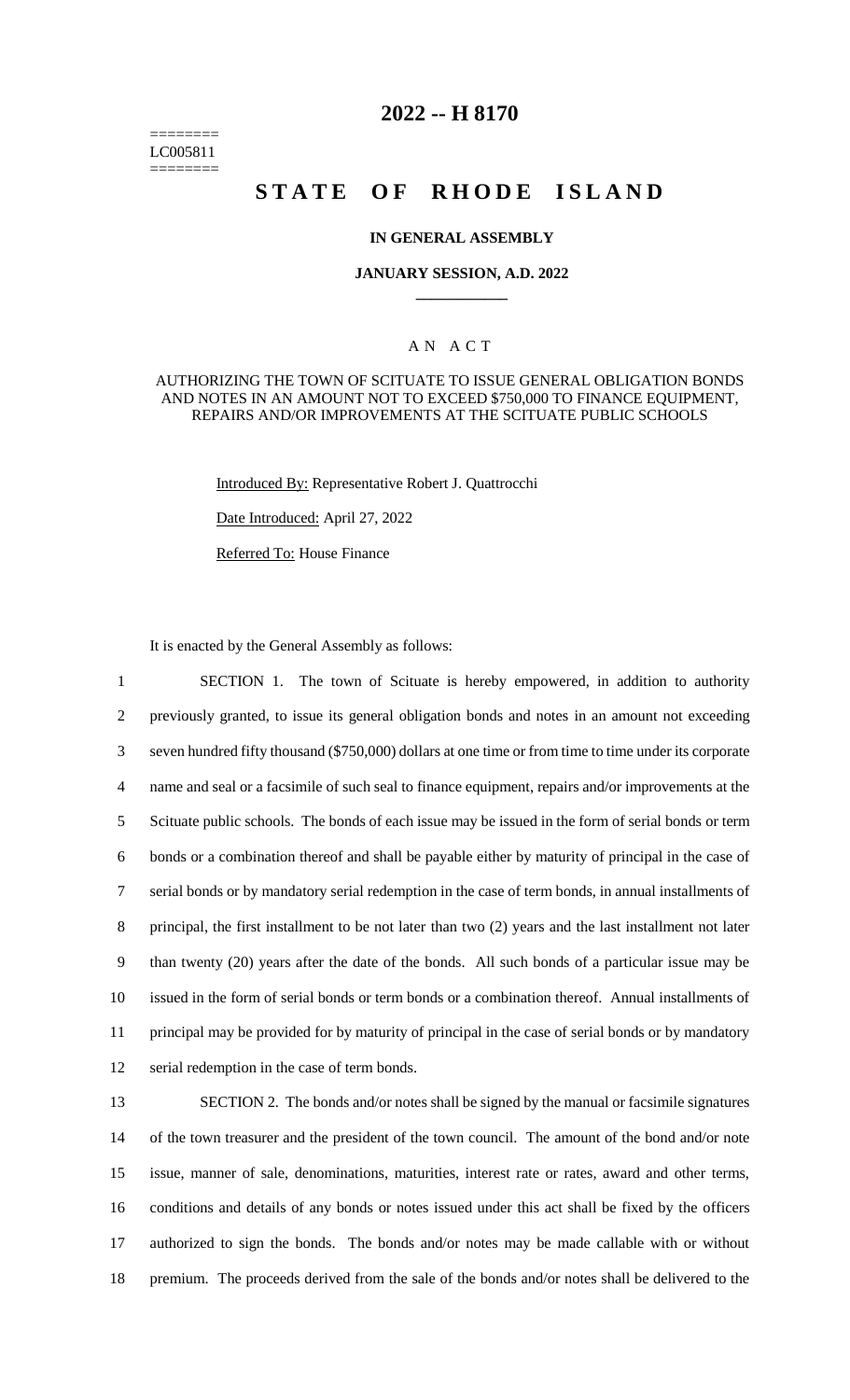town treasurer, and such proceeds, exclusive of premiums and accrued interest, shall be expended for costs of financing equipment, repairs and/or improvements at the Scituate public schools (herein referred to as the "project"), including all other costs incidental and related to the foregoing project and its financing pursuant to this act, including, but not limited to, the payment of principal of or interest on temporary notes issued under section 3, the repayment of advances made under section 4, and/or to finance capitalized interest on the project. No purchaser of any bonds or notes under this act shall be in any way responsible for the proper application of the proceeds derived from the sale thereof. The project shall be carried out and all contracts made therefor on behalf of the town by the town council, or as may be authorized by the town council. The proceeds of bonds or notes issued under this act, any applicable federal or state assistance and any other monies referred to in sections 5, 6, or 9 shall be deemed appropriated for the purposes of this act without further action than that required by this act. The bond issue authorized by this act may be consolidated for the purposes of issuance and sale with any other bond issue of the town heretofore or hereafter authorized; provided that, notwithstanding any such consolidation, the proceeds from the sale of the bonds authorized by this act shall be expended for the purposes set above. The town treasurer and president of the town council acting singly, on behalf of the town, are hereby authorized to execute such instruments, documents, or other papers as either of them deem necessary or desirable to carry out the intent of this act and are also authorized to take all actions and execute all documents or agreements necessary to comply with federal tax and securities laws, which documents or agreements may have a term coextensive with the maturity of the bonds authorized hereby, including Rule 15c2-12 of the Securities and Exchange Commission, to execute and deliver a continuing disclosure agreement or certificate in connection with the bond and/or notes, and to comply with the provisions of §§ 16-7-35 through 16-7-47 of the Rhode Island General Laws, 1956, as amended; including making all necessary contracts and agreements to issue said bonds and/or notes through the Rhode Island Health and Educational Building Corporation, but nothing herein shall require that the town issue such bonds and/or notes through the Rhode Island Health and Educational Building Corporation.

 SECTION 3. The town treasurer and the president of the town council may issue from time to time interest bearing or discounted notes in anticipation of the issue of bonds under this act in anticipation of the receipt of federal or state aid for the purposes of this act. The amount of original notes issued in anticipation of bonds may not exceed the amount of bonds which may be issued under this act and the amount of original notes issued in anticipation of federal or state aid may not exceed the amount of available federal or state aid as estimated by the town treasurer. Temporary notes issued hereunder shall be signed by the town treasurer and the president of the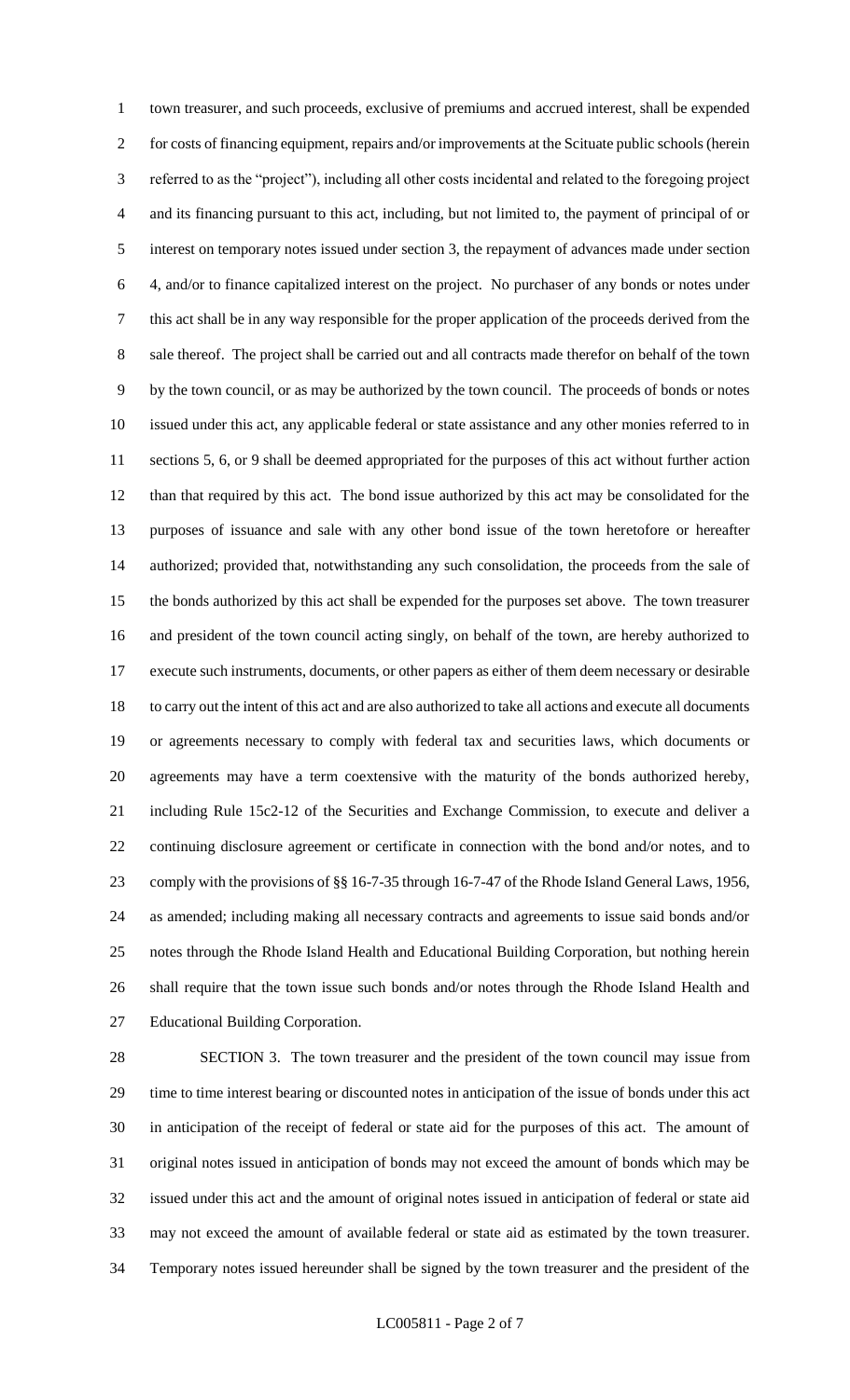town council and shall be payable within five (5) years from their respective dates, but the principal of and interest on notes issued for a shorter period may be renewed or paid from time to time by the issue of other notes hereunder; provided the period from the date of an original note to the maturity of any note issued to renew or pay the same debt or the interest thereon shall not exceed five (5) years. Any temporary notes in anticipation of bonds issued under this section may be refunded prior to the maturity of the notes by the issuance of additional temporary notes; provided that, no such refunding shall result in any amount of such temporary notes outstanding at any one time in excess of two hundred percent (200%) of the amount of bonds which may be issued under this act and; provided further, that if issuance of any such refunding notes results in any amount of bonds which may be issued under this act, the proceeds of such refunding notes shall be deposited 11 in a separate fund established with the bank which is paying agent for the notes being refunded. Pending their use to pay the notes being refunded, monies in the fund shall be invested for the benefit of the town by the paying agent at the direction of the town treasurer in any investment permitted under section 5. The monies in the fund and any investments held as part of the fund shall be held in trust and shall be applied by the paying agent solely to the payment or prepayment of the principal of and interest on the notes being refunded. Upon all principal and interest on the notes, any excess monies in the fund shall be distributed to the town. The period for which bonds may be issued under this act need not be reduced by the period of any temporary loans hereunder. The proceeds derived from the sale of such temporary notes shall be used only for the purposes for which the proceeds bonds issued under this act may be used. The town may pay the principal of and interest on notes in full from other than the issuance of refunding notes prior to the issuance of bonds pursuant to section 1 hereof. In such case, the town's authority to issue bonds or notes in anticipation of bonds under this act shall continue; provided that: (1) The town council passes a resolution evidencing the town's intent to pay off the notes without extinguishing the authority to issue bonds or notes; and (2) That the period from the date of an original note to the maturity date of any note shall not exceed five (5) years.

 SECTION 4. Pending any issue of bonds or notes hereunder, the town treasurer, with the approval of the town council, may, to the extent that bonds or notes may be issued hereunder, apply funds in the treasury of the town for the purposes specified in section 2, such advances to be repaid without interest from the proceeds of bonds or notes subsequently issued or from the proceeds of applicable federal or state assistance or from other available funds.

 SECTION 5. Any proceeds of bonds or notes issued hereunder or of any applicable federal or state assistance, pending their expenditure, may be deposited or invested by the town treasurer in demand deposits, time deposits or savings deposits in which are members of the federal deposit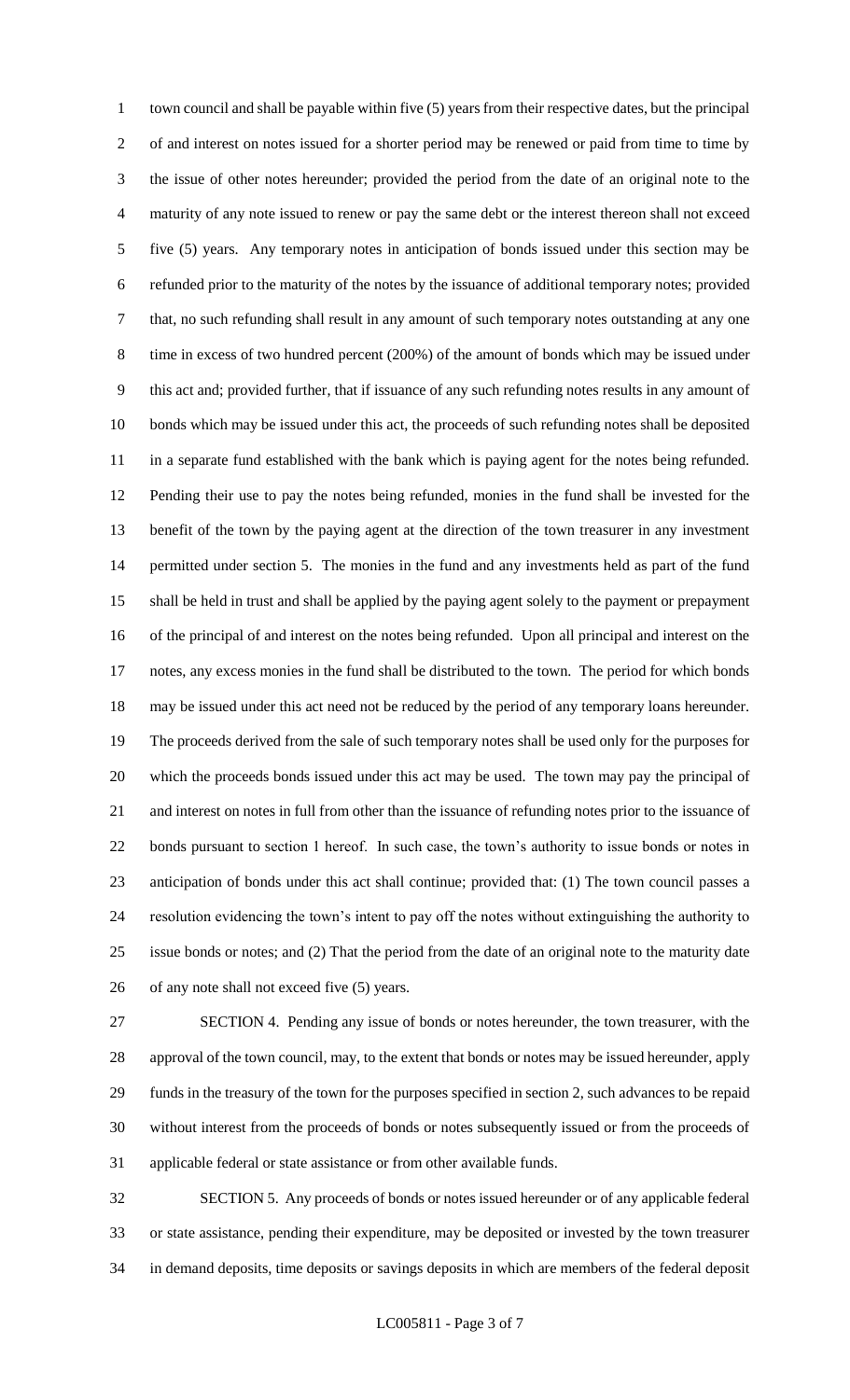insurance corporation, in obligations issued or guaranteed by the United States of America or State of Rhode Island, or by an agency, instrumentality or political subdivision of either of them, or as may be provided in any other applicable law of the State of Rhode Island or resolution of the town council or pursuant to an investment policy of the town.

 SECTION 6. Any accrued interest received upon the sale of bonds or notes hereunder shall be applied to the payment of the first interest due thereon. Any premiums arising from the bonds or notes hereunder shall, in the discretion of the town treasurer, be applied to the cost of preparing, issuing and marketing bonds or notes hereunder to the extent not otherwise provided, to the payment of the cost of the project, to the payment of the principal of or interest on bonds or notes issued hereunder or to any one or more of the foregoing. The cost of preparing, issuing and marketing bonds or notes hereunder may also, in the direction of the town treasurer, be met from bond or note proceeds exclusive of premiums and accrued interest or from other monies available therefor. Any balance of bond or note proceeds remaining after payment of the cost of the project and the cost of preparing, issuing and marketing bonds or notes hereunder may be applied to the payment of the principal of or interest on bonds or notes issued hereunder. To the extent permitted by applicable federal laws, any earnings or net profit realized from the deposit or investment of funds hereunder shall upon receipt be added to and used for the same purposes as the proceeds of bonds or notes issued hereunder or be added to and dealt with as a part of revenues of the town from property taxes. In exercising any discretion under this section, the town treasurer shall be governed by any instructions adopted by resolution of the town council. The town treasurer is authorized to take any action deemed by him or her to be necessary to assure that interest on the bonds or notes issued hereunder remains excludable from gross income of the recipients thereof for federal income tax purposes, including, without limitation, paying to the federal government any rebate of earnings derived from the deposit or investment of the proceeds of such bonds or notes that may be required therefor.

 SECTION 7. All bonds and/or notes issued under this act and the debts evidenced thereby shall be obligatory on the town in the same manner and to the same extent as other debts lawfully contracted by it and shall be excepted from the operation of § 45-12-2. No such obligation shall at any time be included in the debt of the town for the purpose of ascertaining its borrowing capacity. The town shall annually appropriate a sum sufficient to pay the principal and interest coming due within the year on bonds and/or notes issued hereunder to the extent that monies therefor are not otherwise provided. If such sum is not appropriated, it shall nevertheless be added to the annual tax levy. In order to provide such sum in each year and notwithstanding any provision of law to the contrary, all taxable property in the town shall be subject to ad valorem taxation by the town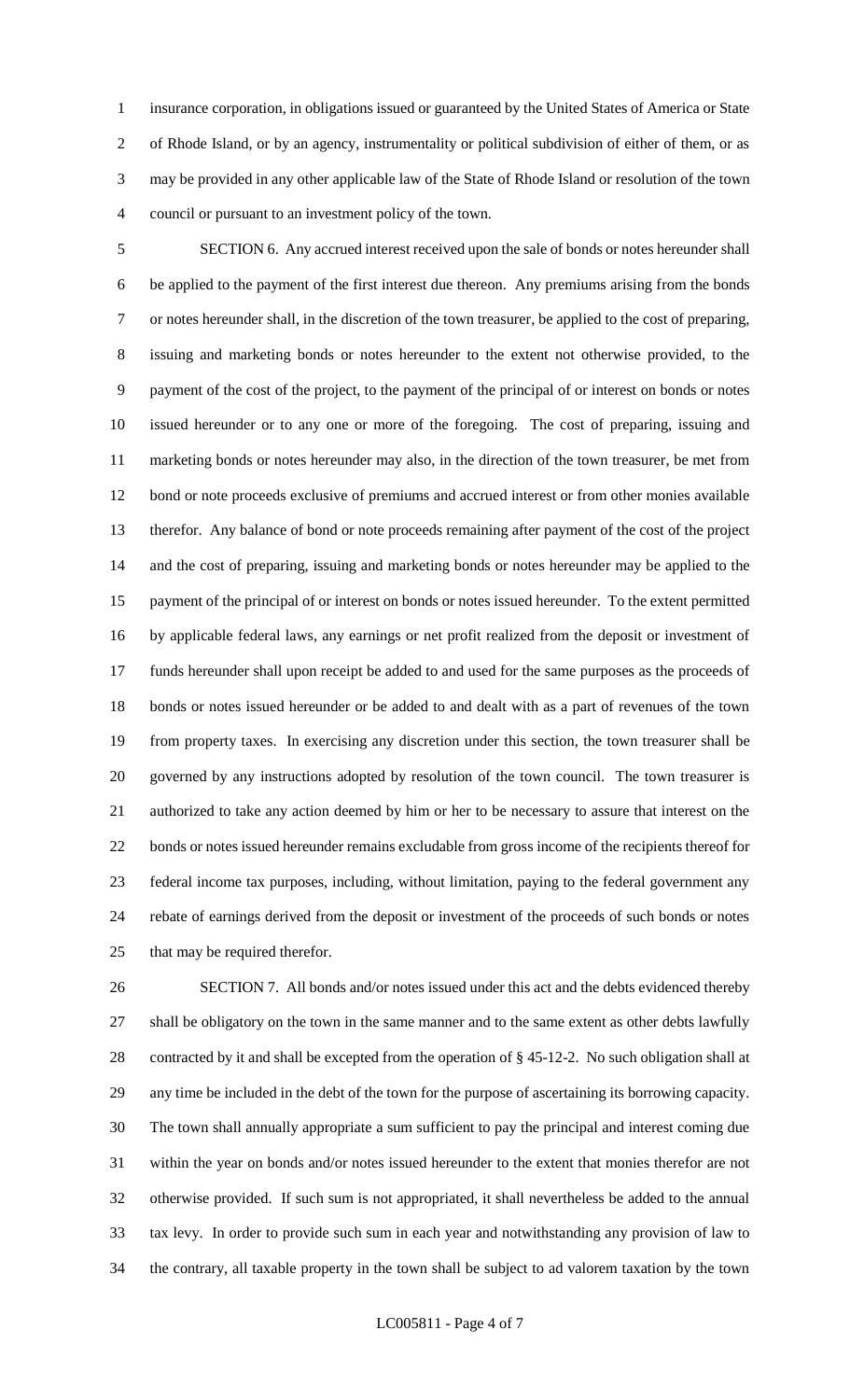without limitation as to rate or amount.

 SECTION 8. Any bonds or notes issued under the provisions of this act, if properly executed by officers of the town in office on the date of execution, shall be valid and binding according to their terms notwithstanding that before the delivery thereof and payment therefor any or all of such officers shall for any reason have ceased to hold office.

 SECTION 9. The town and/or its school department, acting by resolution of its town council and/or school committee, is authorized to apply for, contract for and expand federal or state advances or other grants or assistance which may be available for the purposes of this act, and any such expenditures may be in addition to other monies provided in the act. To the extent of any inconsistency between any law of the state and any applicable federal law or regulation, the latter shall prevail. Federal and state advances, with interest where applicable, whether contracted for prior to or after the effective date of this act, may be repaid as project costs under section 2.

 SECTION 10. Bonds and/or notes may be issued under this act without obtaining the approval of any governmental agency or the taking of any proceedings or the happening of any conditions except as specifically required by this act for such issue. In carrying out any project financed in whole or in part under this act, including where applicable the condemnation of any 17 land or interest in land, and in the levy and collection of assessments or other charges permitted by law on account of any such project, all action shall be taken which is necessary to meet constitutional requirements whether or not such action is otherwise required by statute, but the validity of bonds and notes issued hereunder shall in no way depend upon the validity or occurrence of such action.

 SECTION 11. After completion of the project, all or any portion of the authorized but unissued authority to issue bonds and/or notes under this act may be extinguished by resolution of the town council, without further action by the general assembly.

 SECTION 12. This act shall constitute an enabling act of the general assembly that is required pursuant to § 16-7-44. Any bonds, notes of other evidences of indebtedness issued under this act for school projects shall not be eligible for state aid reimbursement pursuant to § 16-7-44 unless the school projects described herein shall have been approved by the Rhode Island Department of Education.

 SECTION 13. The issuance of bonds and notes under this act has been previously approved by the electors of the town at a financial town meeting held on April 5, 2022, and the town council by resolution adopted March 24, 2022, therefore this act shall take effect upon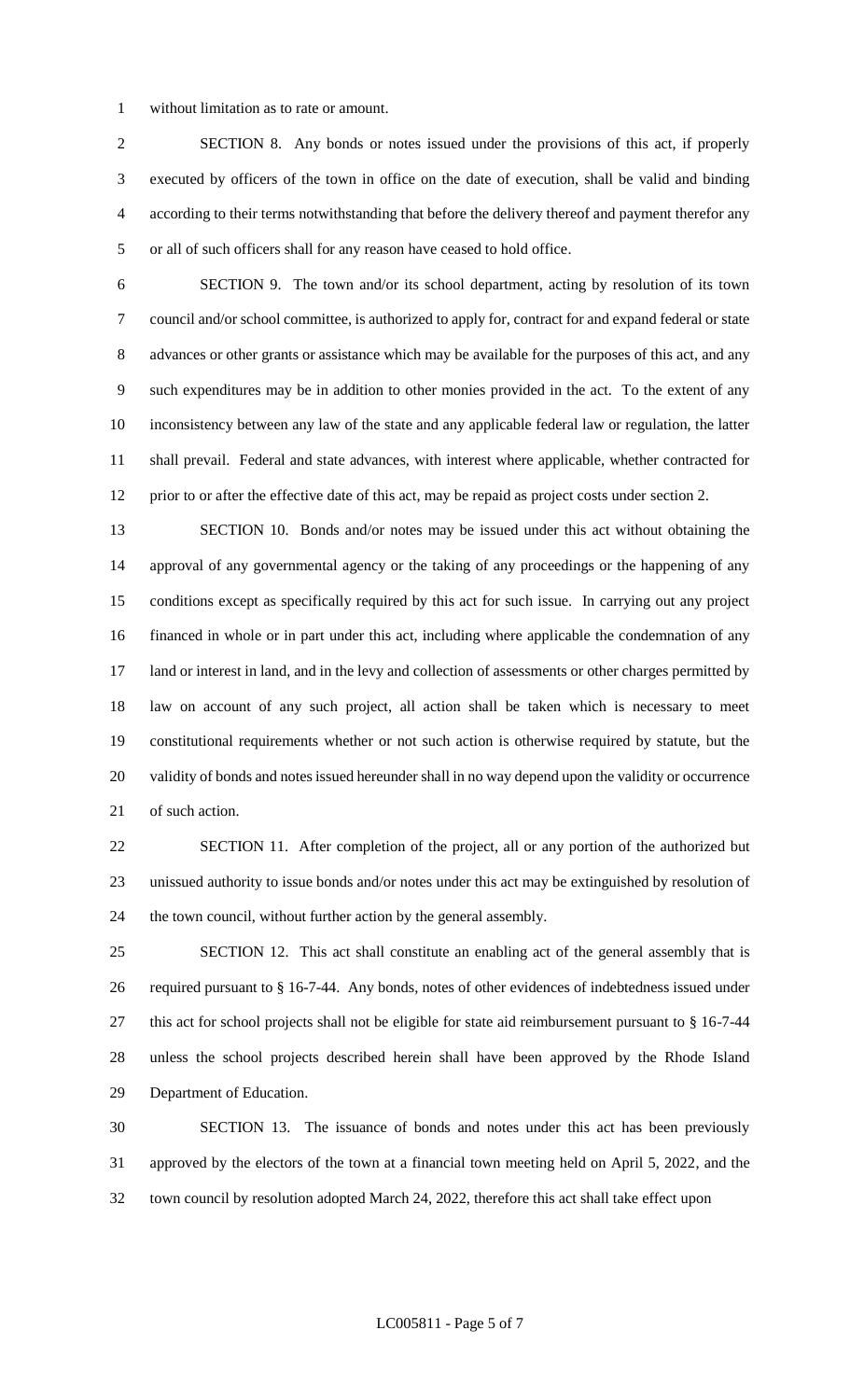1 passage.

#### $=$ LC005811  $=$